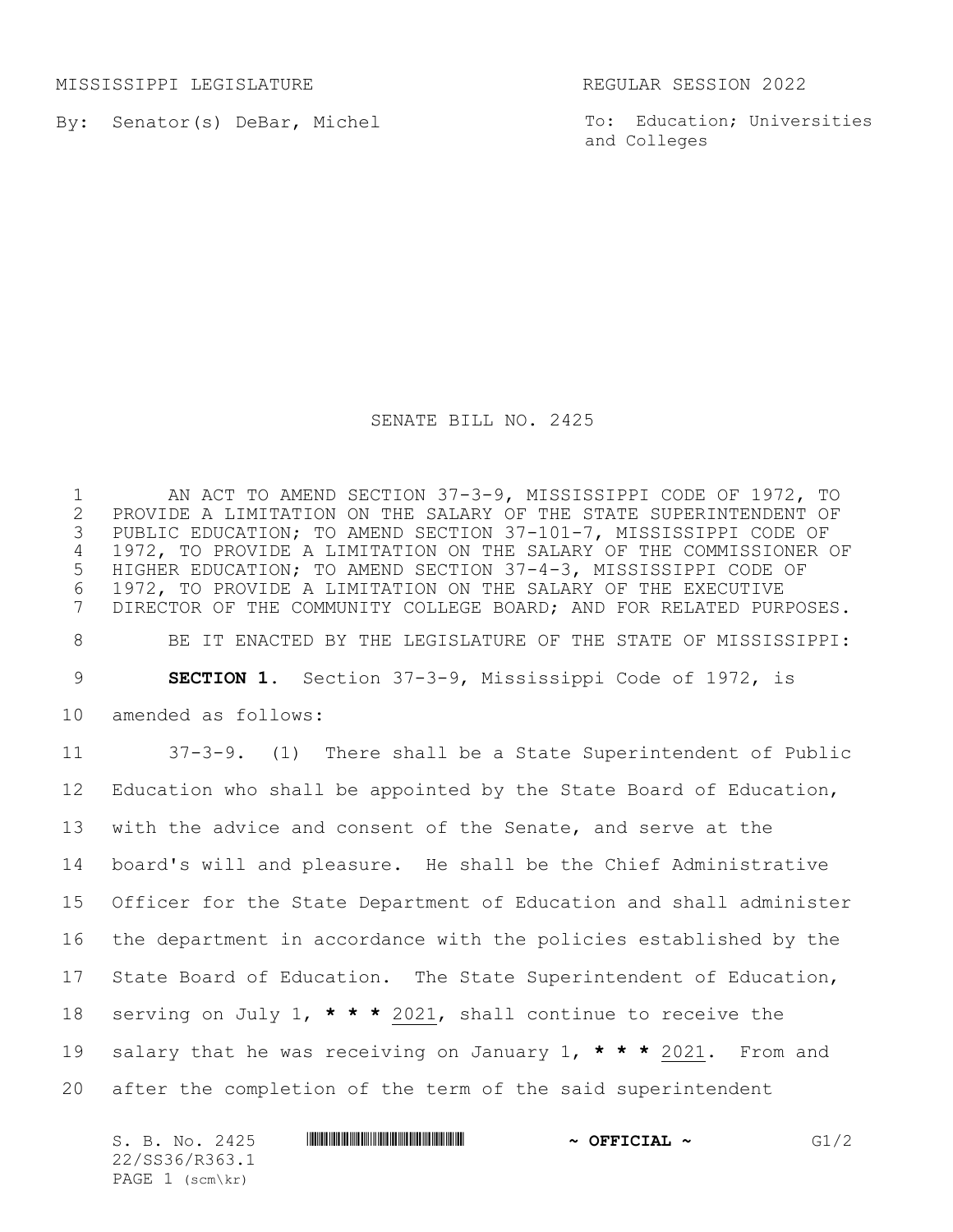serving on July 1, **\* \* \*** 2021, the salary of the State Superintendent of Education shall be established by the State Board of Education and shall not exceed Two Hundred Fifty Thousand Dollars (\$250,000.00) per year. The State Superintendent of Public Education shall have at least a master's degree in any field and a minimum of five (5) years' experience in administration in the educational field.

 (2) The State Superintendent shall give bond in the penalty of Seventy-five Thousand Dollars (\$75,000.00), with sureties to be approved by the Governor, conditioned according to law. The bond, when approved, shall be filed and recorded in the Office of the Secretary of State.

 **SECTION 2.** Section 37-101-7, Mississippi Code of 1972, is amended as follows:

 37-101-7. Within ten (10) days after the beginning of the terms of office of its members, upon call of the Governor, the Board of Trustees of State Institutions of Higher Learning shall meet in the City of Jackson and organize by electing one (1) of its number as president, whose term of office shall be for one (1) year or until a successor shall be elected, and shall transact such other business as may come before the meeting. When the presiding officer has voted and the result is a tie, he cannot vote again to break the tie.

 The trustees shall have authority to appoint a nonmember as Commissioner of Higher Education, who shall possess the highest

S. B. No. 2425 \*SS36/R363.1\* **~ OFFICIAL ~** 22/SS36/R363.1 PAGE 2 (scm\kr)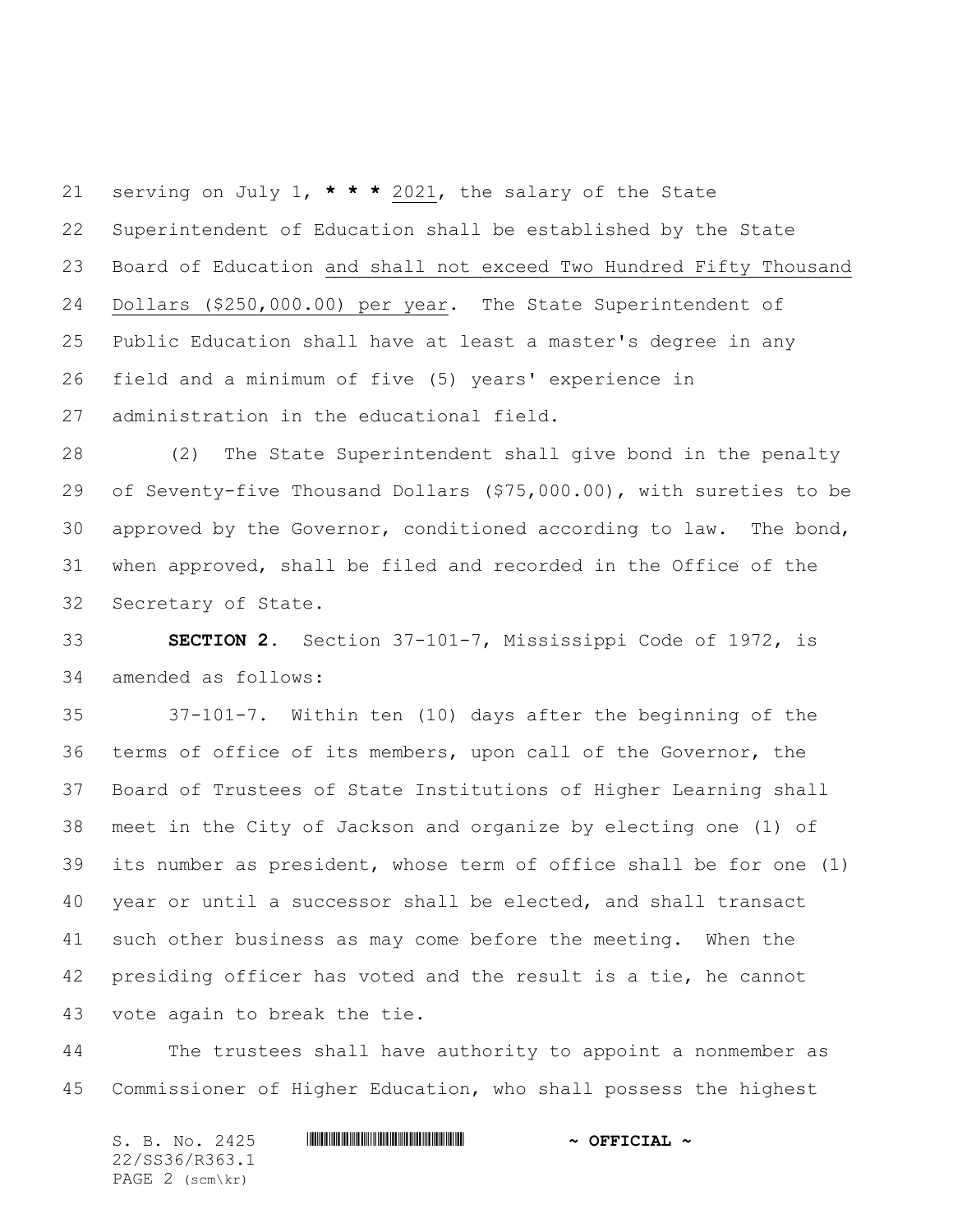qualifications as an administrator and research worker. The Commissioner of Higher Education shall maintain an office and be responsible to the board for the efficient functioning of the staff which the board may from time to time establish. It shall be the duty of the Commissioner of Higher Education to make constant inquiry into the problems of higher education, to survey and study carefully the organization, management and all other affairs of each institution under the control of said trustees, to make report of all findings and recommend such changes as will increase efficiency and economy in the operation of each institution, and to perform such other duties as the board may prescribe. The Commissioner of Higher Education shall be responsible for compiling all laws and all rules and regulations of a general nature adopted by the board for the governance of the various institutions of higher learning in pamphlet or loose-leaf form. Current copies of such compilations shall be furnished to all officials directly responsible for the carrying out of such laws, rules and regulations. The expenses for such compilation and publication shall be paid by the board out of any funds available for the operation of said board.

 The trustees shall authorize the employment of such other personnel as may be required from time to time to carry out the functions of the board and may assign to the personnel so employed such functions and duties and may delegate to the commissioner or other personnel such powers of the board as may be necessary to

S. B. No. 2425 \*SS36/R363.1\* **~ OFFICIAL ~** 22/SS36/R363.1 PAGE 3 (scm\kr)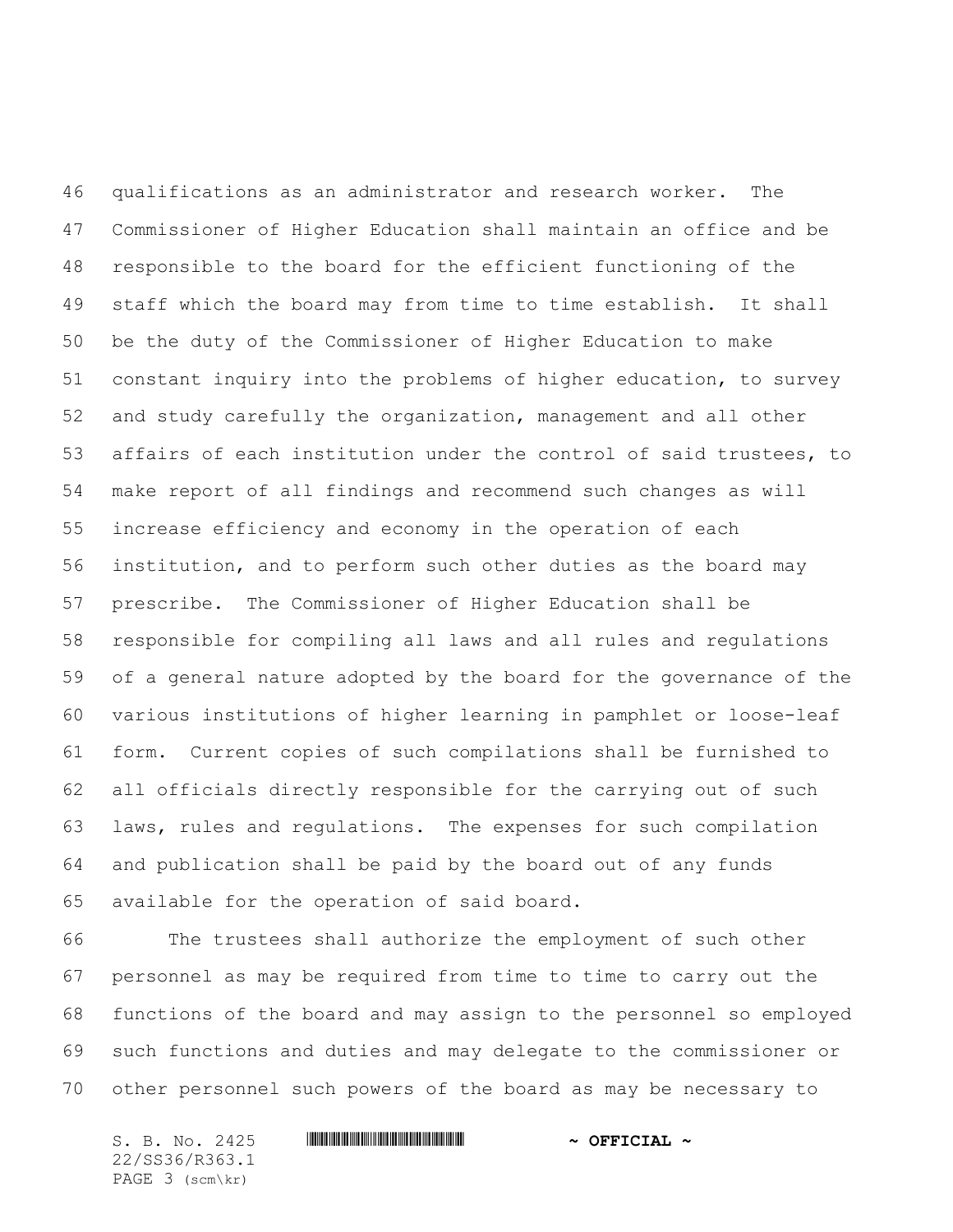accomplish the purposes for which the board was established. All such personnel shall be employed by the commissioner with the approval of the board and shall hold office at the pleasure of the commissioner. The board shall also have the authority to employ on a fee basis such technical and professional assistance as may be necessary to carry out the powers, duties and purposes of the board.

 The Commissioner of Higher Education and other personnel employed by the board shall receive reasonable salaries commensurate with their duties and functions, the amount of which 81 shall be fixed by the board. The Commissioner serving on July 1, 2021, shall continue to receive the salary that he was receiving on January 1, 2021. From and after the completion of the term of the said Commissioner serving on July 1, 2021, the salary of the Commissioner shall be established by the board and shall not exceed Two Hundred Fifty Thousand Dollars (\$250,000.00) per year. The reasonable traveling expenses and other authorized expenses incurred by the commissioner and other personnel in the performance of their duties, together with other expenses of the operation of the executive office, shall be prorated and deducted from the appropriations for the current expenses of the several institutions.

 **SECTION 3.** Section 37-4-3, Mississippi Code of 1972, is amended as follows:

S. B. No. 2425 \*SS36/R363.1\* **~ OFFICIAL ~** 22/SS36/R363.1 PAGE 4 (scm\kr)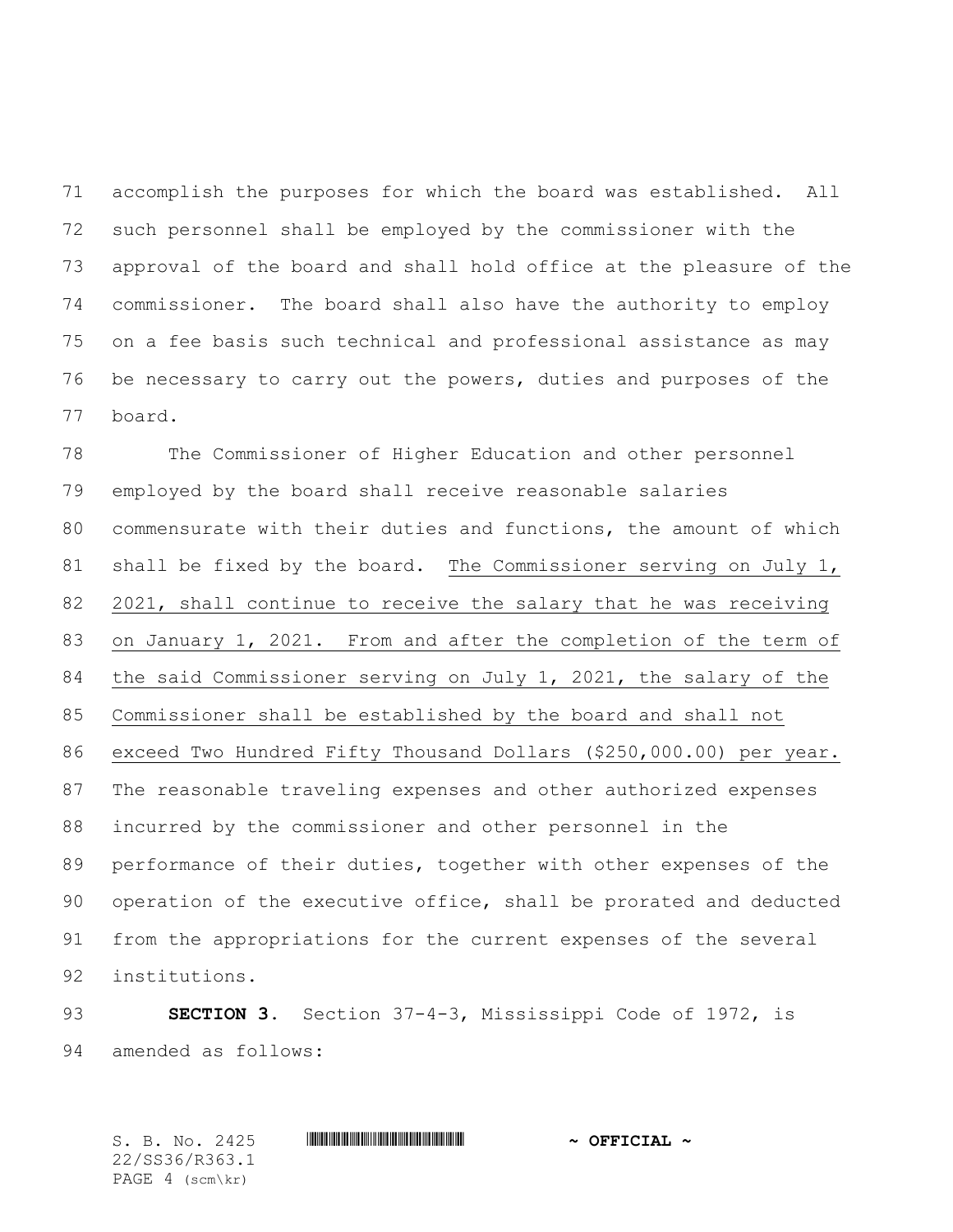37-4-3. (1) From and after July 1, 1986, there shall be a Mississippi Community College Board which shall receive and distribute funds appropriated by the Legislature for the use of the public community and junior colleges and funds from federal and other sources that are transmitted through the state governmental organization for use by said colleges. This board shall provide general coordination of the public community and junior colleges, assemble reports and such other duties as may be prescribed by law.

 (2) The board shall consist of ten (10) members of which none shall be an elected official. The Governor shall appoint two (2) members from the First Mississippi Congressional District, one (1) who shall serve an initial term of two (2) years and one (1) who shall serve an initial term of five (5) years; two (2) members from the Second Mississippi Congressional District, one (1) who shall serve an initial term of five (5) years and one (1) who shall serve an initial term of three (3) years; and two (2) members from the Third Mississippi Congressional District, one (1) who shall serve an initial term of four (4) years and one (1) who shall serve an initial term of two (2) years; two (2) members from the Fourth Mississippi Congressional District, one (1) who shall serve an initial term of three (3) years and one (1) who shall serve an initial term of four (4) years; and two (2) members from the Fifth Mississippi Congressional District, one (1) who shall serve an initial term of five (5) years and one (1) who shall

22/SS36/R363.1 PAGE 5 (scm\kr)

## S. B. No. 2425 \*SS36/R363.1\* **~ OFFICIAL ~**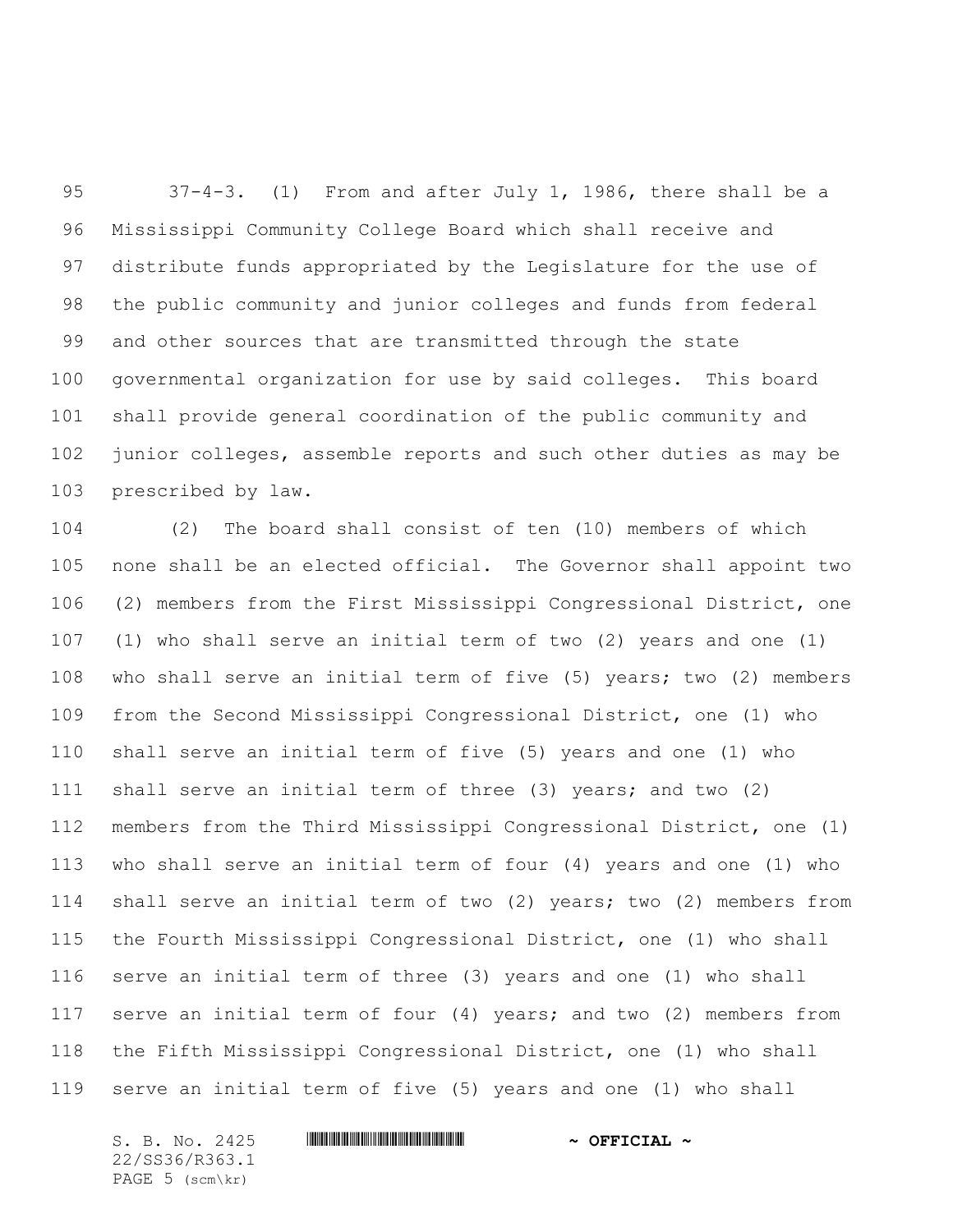serve an initial term of two (2) years. All subsequent appointments shall be for a term of six (6) years and continue 122 until their successors are appointed and qualify. An appointment to fill a vacancy which arises for reasons other than by expiration of a term of office shall be for the unexpired term only. All members shall be appointed with the advice and consent of the Senate.

 (3) There shall be a chairman and vice chairman of the 128 board, elected by and from the membership of the board; and the chairman shall be the presiding officer of the board. The board shall adopt rules and regulations governing times and places for meetings and governing the manner of conducting its business.

 (4) The members of the board shall receive no annual salary, but shall receive per diem compensation as authorized by Section 25-3-69, Mississippi Code of 1972, for each day devoted to the discharge of official board duties and shall be entitled to reimbursement for all actual and necessary expenses incurred in the discharge of their duties, including mileage as authorized by Section 25-3-41, Mississippi Code of 1972.

 (5) The board shall name a director for the state system of public junior and community colleges, who shall serve at the pleasure of the board. Such director shall be the chief executive 142 officer of the board, give direction to the board staff, carry out 143 the policies set forth by the board, and work with the presidents of the several community and junior colleges to assist them in

22/SS36/R363.1 PAGE 6 (scm\kr)

## S. B. No. 2425 \*SS36/R363.1\* **~ OFFICIAL ~**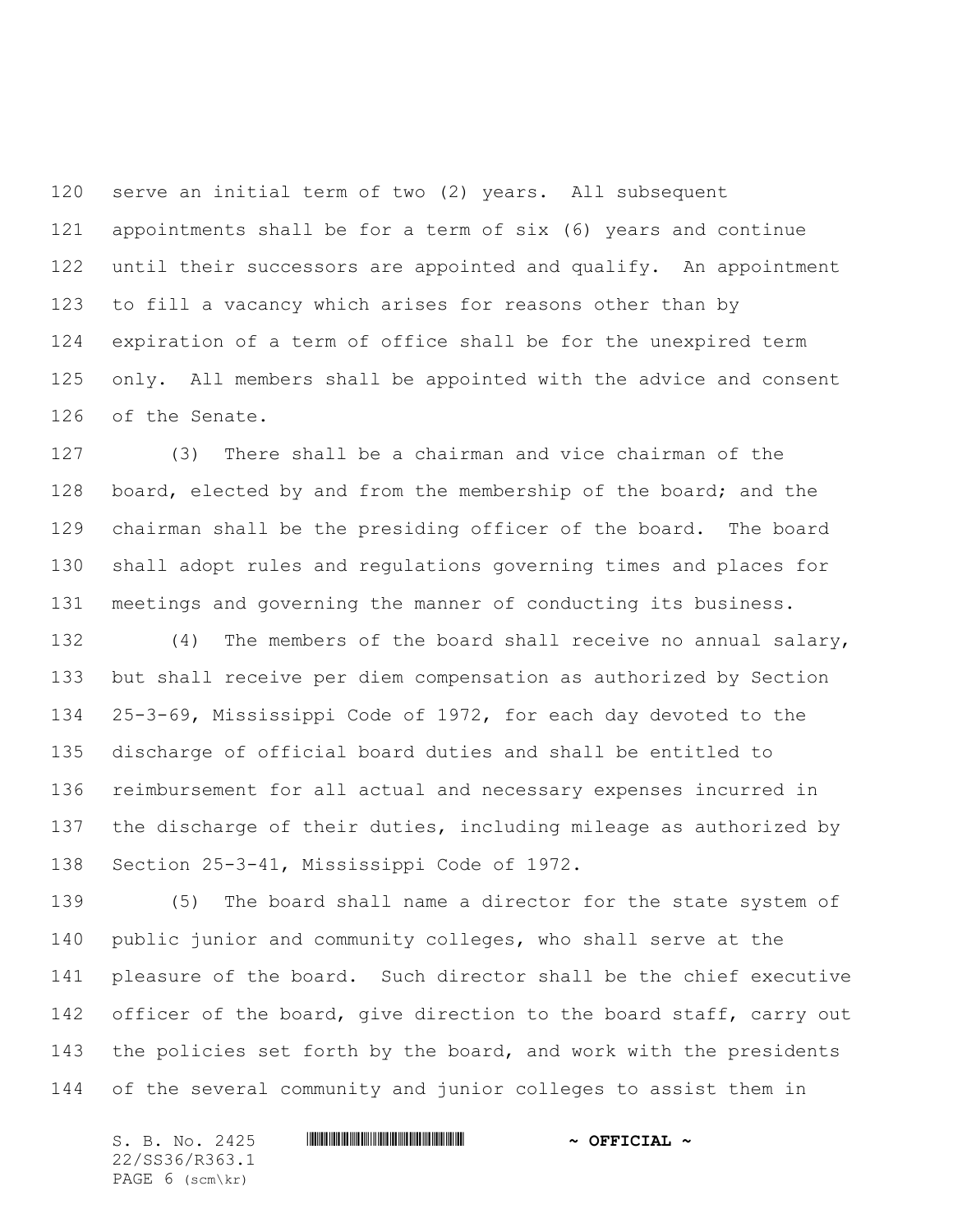carrying out the mandates of the several boards of trustees and in functioning within the state system and policies established by the Mississippi Community College Board. The Mississippi Community College Board shall set the salary of the director of the board. The director serving on July 1, 2021, shall continue to receive the salary that he was receiving on January 1, 2021. From and after the completion of the term of the said director serving on July 1, 2021, the salary of the director shall be established by the board and shall not exceed Two Hundred Fifty Thousand Dollars (\$250,000.00) per year. The Legislature shall provide adequate funds for the Mississippi Community College Board, its activities and its staff.

 (6) The powers and duties of the Mississippi Community College Board shall be:

 (a) To authorize disbursements of state-appropriated funds to community and junior colleges through orders in the minutes of the board.

 (b) To make studies of the needs of the state as they relate to the mission of the community and junior colleges.

 (c) To approve new, changes to and deletions of vocational and technical programs to the various colleges.

 (d) To require community and junior colleges to supply such information as the board may request and compile, publish and make available such reports based thereon as the board may deem advisable.

S. B. No. 2425 \*SS36/R363.1\* **~ OFFICIAL ~** 22/SS36/R363.1 PAGE 7 (scm\kr)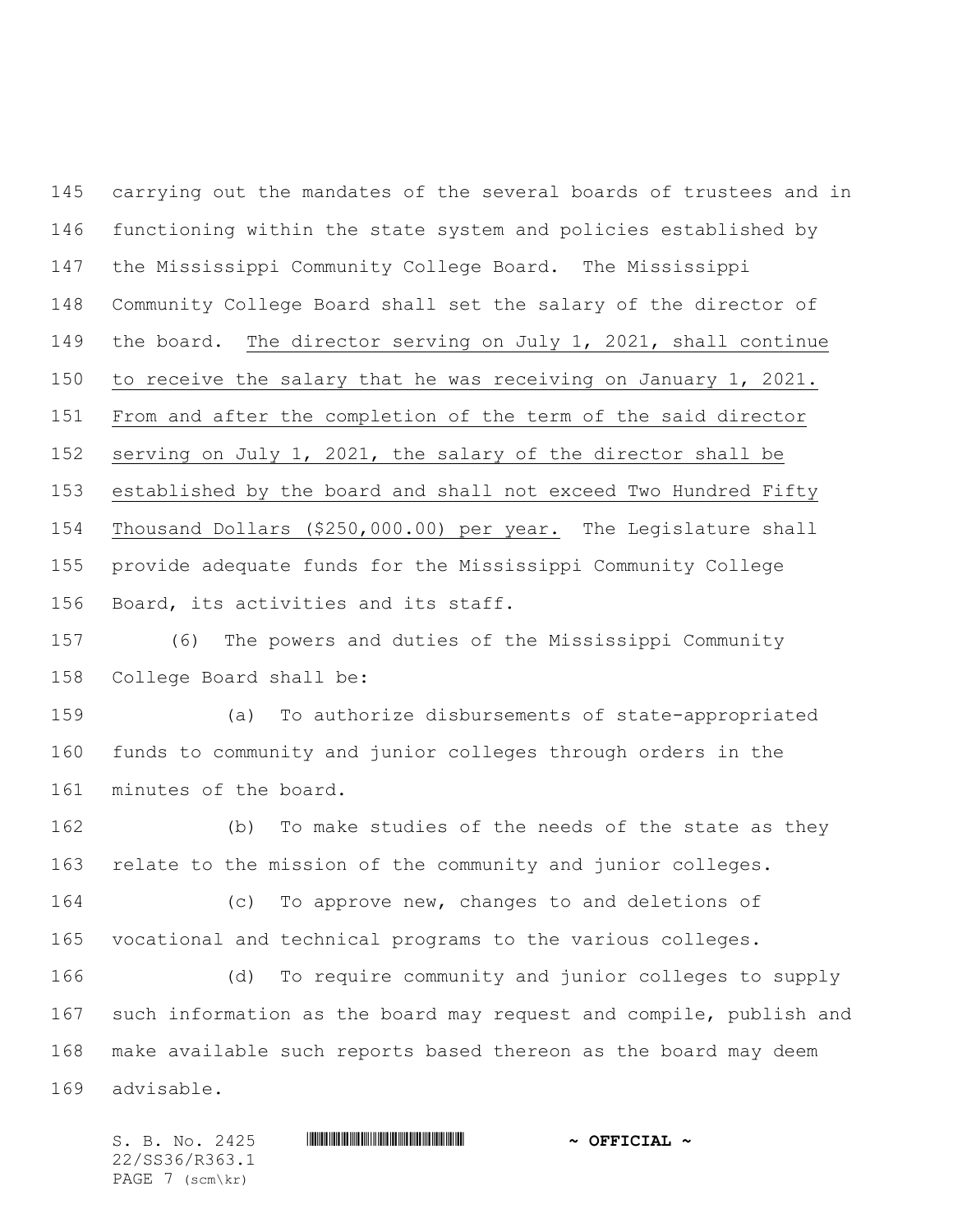(e) To approve proposed new attendance centers (campus locations) as the local boards of trustees should determine to be 172 in the best interest of the district. Provided, however, that no new community/junior college branch campus shall be approved without an authorizing act of the Legislature.

 (f) To serve as the state approving agency for federal funds for proposed contracts to borrow money for the purpose of acquiring land, erecting, repairing, etc., dormitories, dwellings 178 or apartments for students and/or faculty, such loans to be paid from revenue produced by such facilities as requested by local boards of trustees.

 (g) To approve applications from community and junior colleges for state funds for vocational-technical education facilities.

 (h) To approve any university branch campus offering lower undergraduate level courses for credit.

 (i) To appoint members to the Post-Secondary Educational Assistance Board.

 (j) To appoint members to the Authority for Educational Television.

 (k) To contract with other boards, commissions, governmental entities, foundations, corporations or individuals for programs, services, grants and awards when such are needed for the operation and development of the state public community and junior college system.

S. B. No. 2425 \*SS36/R363.1\* **~ OFFICIAL ~** 22/SS36/R363.1 PAGE 8 (scm\kr)